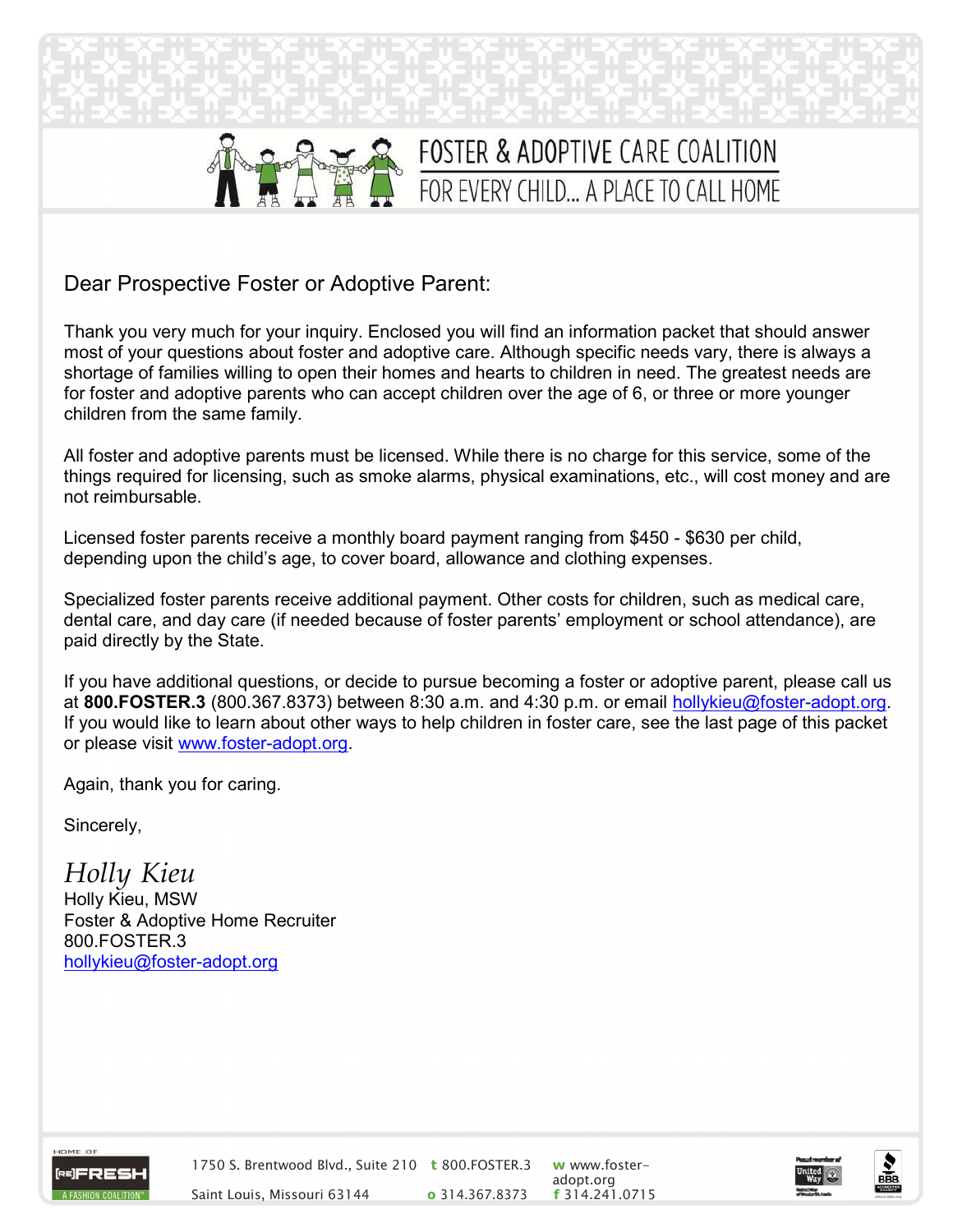## Basic Requirements

First, let's make sure that you meet the basic requirements to become a foster or adoptive parent. In Missouri you must be:

- At least 21 years old (you may be younger if caring for a relative)
- A citizen of the U.S. or a lawful immigrant
- Free of child abuse or criminal history\*
- Employed or have another form of reliable income
- Able to accommodate additional children in your home
- Willing to attend a 9-12 week training program
- Willing to participate in a homestudy
- Willing to provide personal, employer, and medical references
- Complete a financial form

\* Some offenses do not eliminate applicants

## Frequently Asked Questions

What types of children are in State care? Most children enter foster care because of abuse, neglect, or abandonment. If the problems leading to placement are resolved, children may be returned home. If not, children may become free for adoption. Children in state care range in age from birth to 18 and have various backgrounds.

How long will a foster child be in my home? There is no set length for a foster placement. It depends on the circumstances of the child and his/her birth family. When a child is placed in your home, there may be an estimated length of time the child is expected to stay.

Do I have a say as to which child is placed in my home? Yes. Foster parents specify the race, age, gender, and number of children they wish to care for. You have the option to decline a placement.

Where will the child go to school or day care? Children may attend their origin district (school the child was attending) or resident district (foster parent's school district) depending on what is determined to be in the child's best interest. If the child is not school age, working foster and adoptive parents may choose a daycare home or facility for the child as long as it is state licensed and contracted. The state may also reimburse for before and after school care until the child is 13.

## What types of support services are provided after a child is placed in the home?

When a child is placed in your home as a foster placement, you will receive a monthly board payment ranging from \$450 - \$630 per child for board, clothing and personal allowance. The reimbursement rate depends upon the child's age and level of care required. Medical and dental insurance is provided by the state. A yearly clothing allowance is also available for children in foster care. If counseling or therapy services are needed, the state may also provide for those services. Along with monetary supports, there are support groups and continuing education training available to foster and adoptive parents.

Do I have to own my home? No. Foster parents may own, rent, or be in the process of buying a home, condo, or apartment. Families who rent must have their landlord's permission to become foster parents. Your local municipality may also require an occupancy permit.

Do I have to be married? No. You do not. You can be single, divorced, legally separated, or cohabitating.

#### Can I become a foster parent if I'm LGBTQ?

Yes. As in all home studies, relationships will be discussed further during the home study process.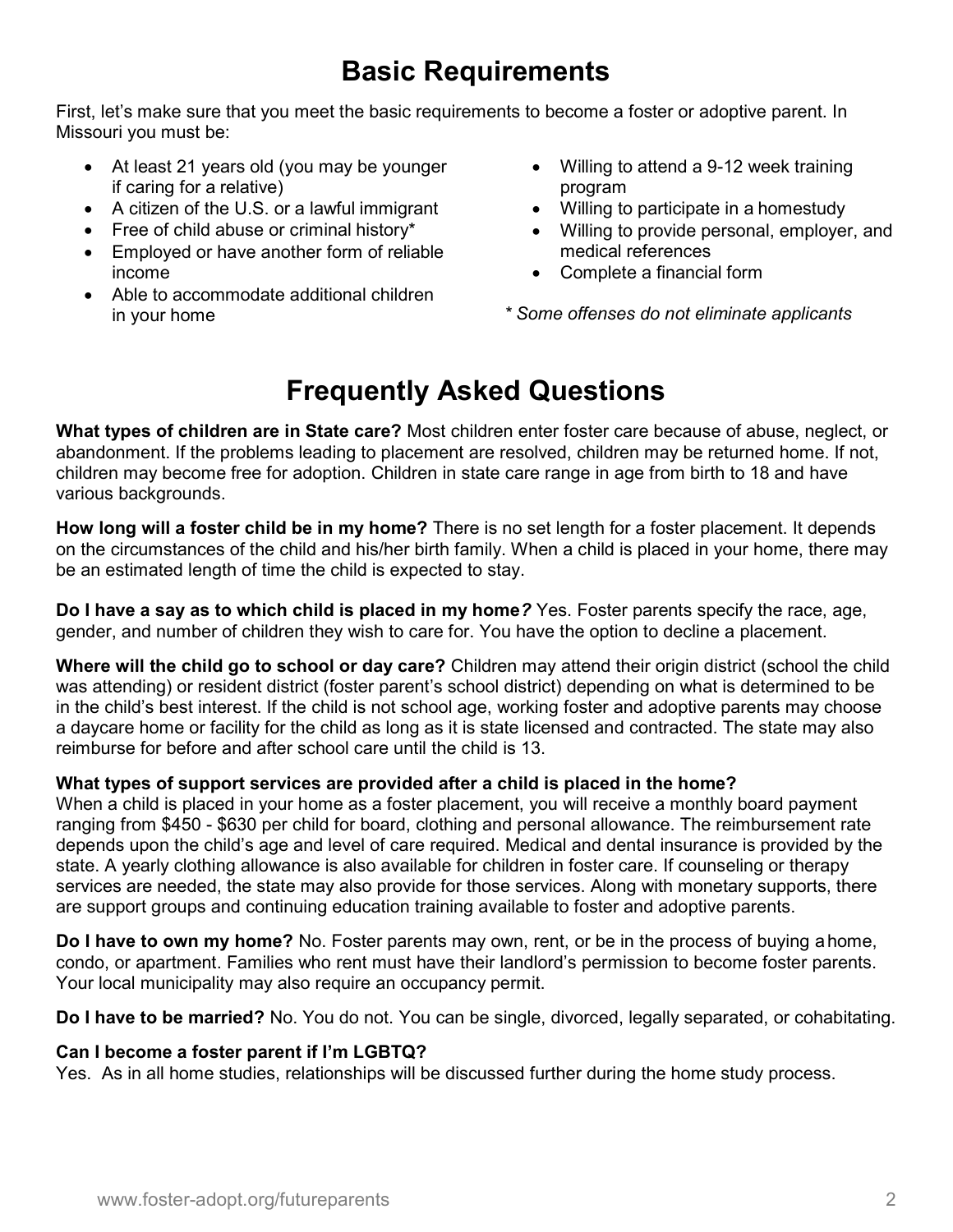What's the difference between foster care and adoption? Foster care is a temporary arrangement until a child can either be reunified with their birth family or placed with a permanent caregiver if reunification is not possible. Adoption is making a lifelong commitment to a child.

How long does it take to become a foster or adoptive parent? It takes four to six months to become a licensed parent, but having a license does not guarantee an immediate placement. Well-trained, competent families are needed, so there is an in-depth training and home-study process to complete.

Why do we need training? Fostering and adopting is not the same as parenting a child born to you. They often have unique needs due to the trauma that they have experienced so early in life. Over time, you will need to talk with the child about his/her birth family or help the child manage feelings about being in foster care or being adopted. The training provided helps you understand the unique needs of children in foster care. Some think that children who have been abused or neglected will be grateful for being "rescued" and placed with another family. However, most children really love and care about their birth families and want to return to them. Even if they were abused, there were probably good times, too. One of the biggest challenges for children is feeling that they have to "choose" or that one family is "better" than another. It takes patience, skill, and training to help them understand that it's okay to care about all of their families and that families can be different.

What does it cost to foster or adopt? There is no fee associated with becoming licensed to foster or adopt. You may have to purchase items such as a fire extinguisher, smoke detector, etc to meet licensing standards or pay for your medical exam which is necessary in order to become licensed.

Foster parents receive a monthly payment to help cover the cost of the child's food, clothing and personal allowance. The first check will not come until a month or so after the child does, so foster parents' need enough money in the budget to support their families and the new child/children until the reimbursement arrives. The reimbursement amounts vary with the age of the child and whether or not there are special medical or behavioral needs. People on public assistance or who are on small or fixed incomes generally find it difficult to foster because the reimbursement system is so delayed. This could cause hardships for some families and is considered on a case by case basis. Adopted children also qualify for an adoption subsidy. This allows for continued support from the State, even after the adoption is finalized.

## Are you ready to begin training?

Let's get started! You're about to embark on one of the most rewarding and challenging journeys in your life. Remember, the Foster & Adoptive Care Coalition is always here to help you along the way (800.FOSTER.3). After you've read the information in this packet, please call or email us. We'll answer any additional questions and help you get enrolled in the STARS training.

This training program is a resource for you and for you and for the children you will serve. It provides much of the information you need to decide whether or not this is right for you – and that you are right for the program. It will help you develop and broaden your knowledge and skills about abused and neglected children and what they need. It will help you be the best parent you can be, and it's free.

You may be thinking, "But I already know a lot about children. I've raised my own children or taken care of others for years. Why do I need this program? You experiences will definitely help you. However, most of our kids have very special needs and some have extraordinary needs. Kids who have been physically or sexually abused, neglected, or exposed to drugs and/or alcohol are more challenging to raise. Often, they feel angry or upset because of the trauma they've experienced. They need to learn and believe that adults can be trusted, that they won't be hurt again, and that there are acceptable ways to express their feelings. Experienced foster/adoptive parents tell us that helping children learn these things takes special knowledge and skill. The STARS training and assessment process is meant to teach you what our kids need you to know. Also, the training and assessment process will help us decide if the program is right for you and if you are right for it.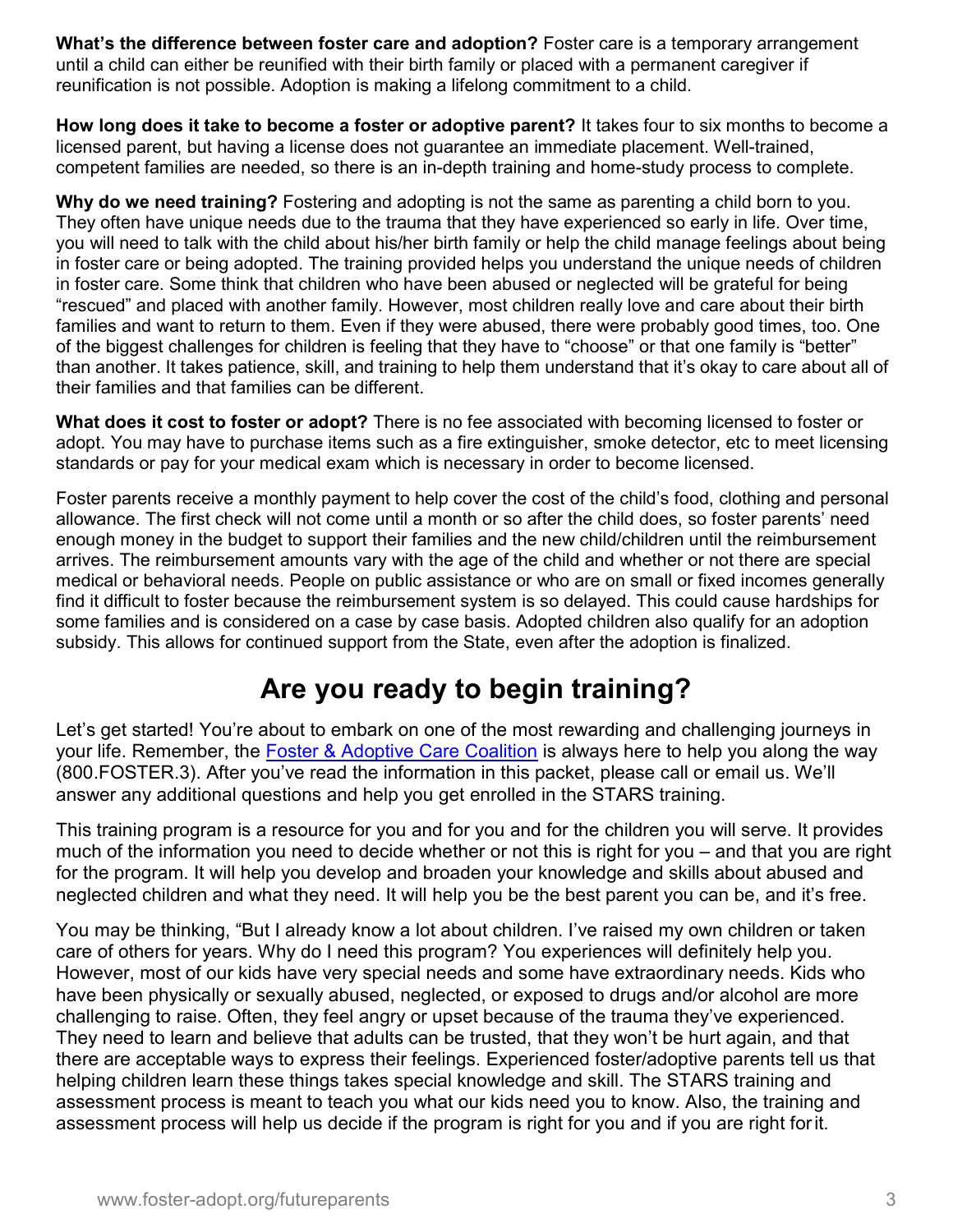Although people want to help, not everyone can develop the knowledge and skills necessary to foster or adopt. There may be other ways that are a better match so that you can still help children in need. Through the classes and individual meetings with your family, we can figure this out together. To foster there is 27 hours of training (one 3 class/week for 9 weeks). In Missouri, those interested in adoption will take an additional 12 hours of training.

## What are the steps to becoming licensed?

Call or e-mail us to get your questions answered. If you're ready, participate in a short screening process so you can be referred to begin the licensing assessment process. You will need to complete an application and have an initial visit at your home with a Family Development Specialist. The goal of the home visit is to meet you, answer questions, and do a safety check (licensed homes must meet physical standards). Don't panic! This isn't the white glove test. They are looking for safety, cleanliness, and good repair of furnishings. If there are a few things you need to do to get your home ready, that will be explained and you'll have ample time to meet requirements. Four basics that will be discussed at an initial visit.

- You must meet licensing/training requirements. State policy and training expectations will be discussed in order to address any concerns or questions regarding the ability to meet those requirements.
- Your family must have sufficient income to meet its needs. You do not have to be wealthy. Most foster/adoptive families have modest incomes, but manage their finances well.
- Your family life should be stable. You should not be in the midst of a divorce, a move or any other major change or crisis. Discuss any marital or family situations with the Family Development Specialist.
- You must agree to a background screening. Each adult in the prospective foster or adoptive family/household (age 17+) is subject to screening for child abuse/neglect history and criminal history. Having a criminal record does not automatically mean you cannot foster or adopt. The seriousness and nature of the offense and when it occurred will be considered. It is very important for you to be honest and share information with the Family Development Specialist.

If your home is suitable, your family is meeting its own financial needs, and there are no concerns about background screening or family status, you are ready to begin training. When it is clear that a family has problems in one or more of the above mentioned basics, the agency will be honest and tell you that it is not possible to proceed into training at this time. This is called "selecting out". Families can be re-considered if circumstances change or improve.

STARS is a mutual selection process. Families may select themselves out of the process at any time.

## STARS Training

Pre-service training is 27 hours (9, 3-hour sessions) and is offered in various locations on weekday evenings or Saturday mornings. Classes are led by a team of trainers. One is an experienced foster or adoptive parent. The other has professional experience in children's services. Successful foster and adoptive families have knowledge and skills in five areas called "competencies." The competencies which are covered in STARS are:

- Protecting and Nurturing Children
- Meeting Developmental Needs and Addressing Developmental Delays
- Supporting Relationships Between Children and their Birth Families
- Connecting Children to Safe, Nurturing Relationships Intended to Last a Lifetime
- Working as a Member of a Professional Team

Protecting and Nurturing: Children placed with foster families and adoptive families need to live in a safe place that is friendly and where people show that they care. Some kids may not understand your efforts at first, others are starved for attention. The pre-service training will help you understand a child's feelings and reactions and help you deal with them.

www.foster-adopt.org/futureparents 4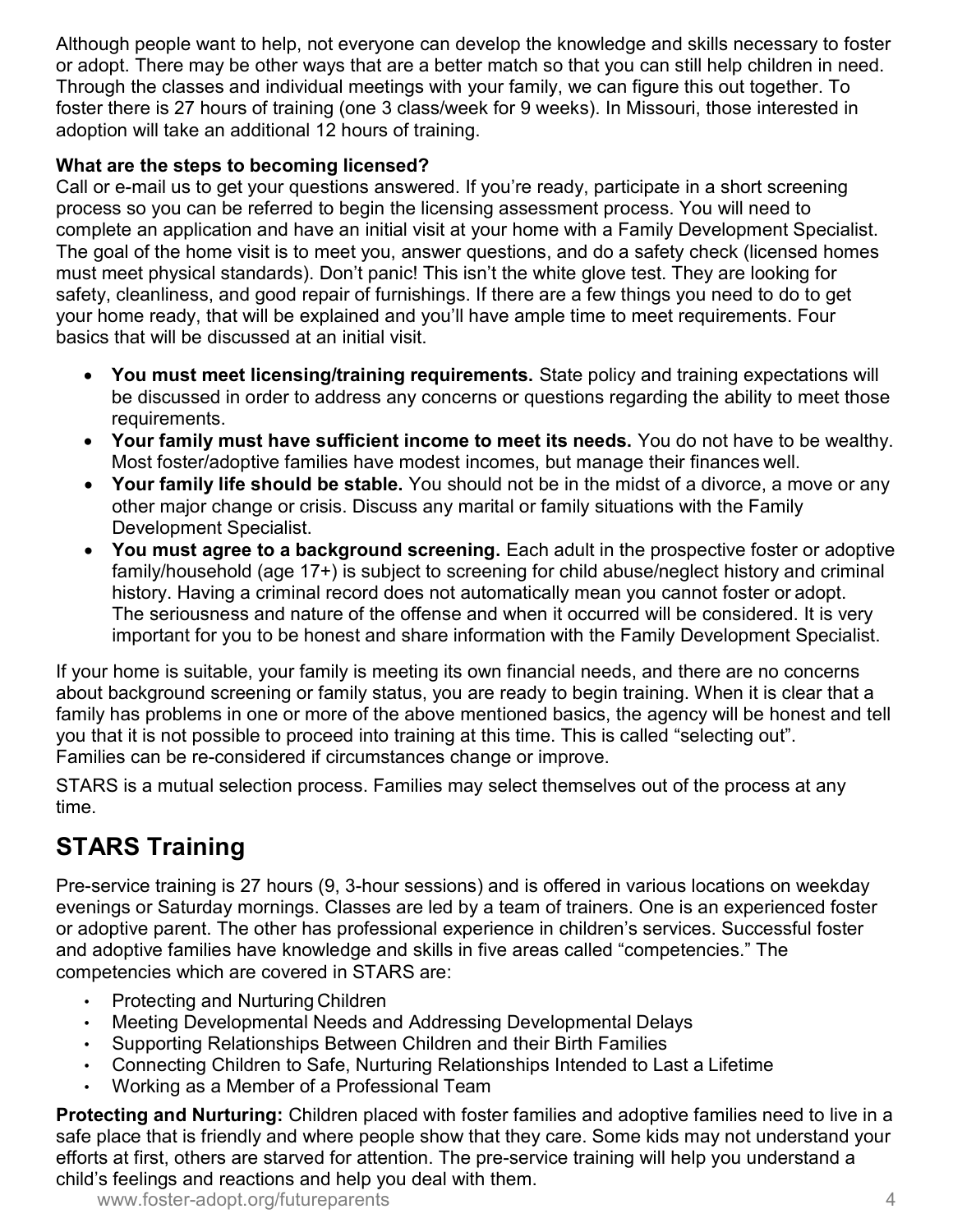Meeting Developmental Needs: For most of us, growing up is a natural, predictable process. Kids who need foster/adoptive families did not have the encouragement or opportunity to grow. They may be behind in some areas or ahead in others when compared to other kids. Training helps you understand the reasons for these developmental delays and differences and how to cope with them.

Supporting Relationships Between Children and their Birth Families: Relationships include siblings, relatives, and parents. Kids have personal histories. Even infants who have never been held by their parents have a pre-natal, birth, or hospital history. The memories, experiences, and attachments will vary, but most have some positive relationships in the past. The classes prepare you to deal with and understand the importance of a child's history.

Connecting Children to Safe, Nurturing Relationships: We know that children are entitled to permanent, lifetime family relationships. If the parents are unable to regain custody of their children, we look to adoptive parents to help the child make loving lifetime connections. Foster parents should make connections with children as well, even if for a brief time. In fact, most adoptions occur because the parents have fostered and grow to love children.

Working as a Professional Team Member: Foster/adoptive parents, agencies, courts, and others, work together to secure permanent, loving relationships and stable homes for children. It is far too much work for one person to do alone.

## Do you want to help but can't make the full-time commitment now? Consider volunteering! Ways to help:

Mentor. Become a positive adult role model in a foster child's life by being a caring, stable mentor, helping improve his/her self-esteem and peer relationships. According to one study, young people who were matched with a mentor were 52% less likely to skip school, 46% less likely to start using drugs, and less likely to resort to violence to solve problems. A mentor spends two to four hours every other week doing fun activities with the child. This may include going to the movies, cooking together, playing at a park, or just hanging out and talking. Mentor one-on-one with a child or married couples may be matched together with a child.

Tutor. Work one-on-one to improve a foster child's reading skills and/or help them complete homework assignments. Children in foster care require special academic attention. Because of circumstances that caused them to enter foster care, many children in the foster care system are performing below grade level. Tutors generally help 1-2 days a week.

Volunteer, Shop, or Donate to [RE]FRESH. Help foster families access fashionable, high-quality clothing. Foster parents often struggle to meet the clothing needs of their children due to growth spurts and the high cost of clothing. **[RE]FRESH** offer new and gently-used clothing at reduced pricing to foster/adoptive families. Volunteers select merchandise, dress mannequins, organize clothing drives, and more. [RE]FRESH is open to the public at 1710 S. Brentwood Blvd., St. Louis, MO 63144), and all of the proceeds benefit youth in foster care. You help children every time you shop, donate clothing, or volunteer at [RE]FRESH. Learn more here.

Help grant Little Wishes. Provide office support by helping process and grant the thousands of wishes that we receive from foster and adoptive children in December.

Become a **Birthday Buddy**. Provide birthday gifts for a child in foster care.

Act as a Court Appointed Special Advocate (CASA). Help an abused or neglected child move through the foster care system and into a safe, permanent home by advocating for the child in Court. Children in St. Louis who are represented by a CASA spend 50% less time in foster care than children who do not have an Advocate.

Help a foster home. Give foster parents some time off by helping watch their foster children at a Parent's Day Out event or by becoming a licensed respite provider.

There are many more opportunities available. Please contact us at 800.FOSTER.3 (toll free) or 314.367.8373 Monday through Friday between 8:30 a.m. and 4:30 p.m. Or, visit http://www.foster-adopt.org/.